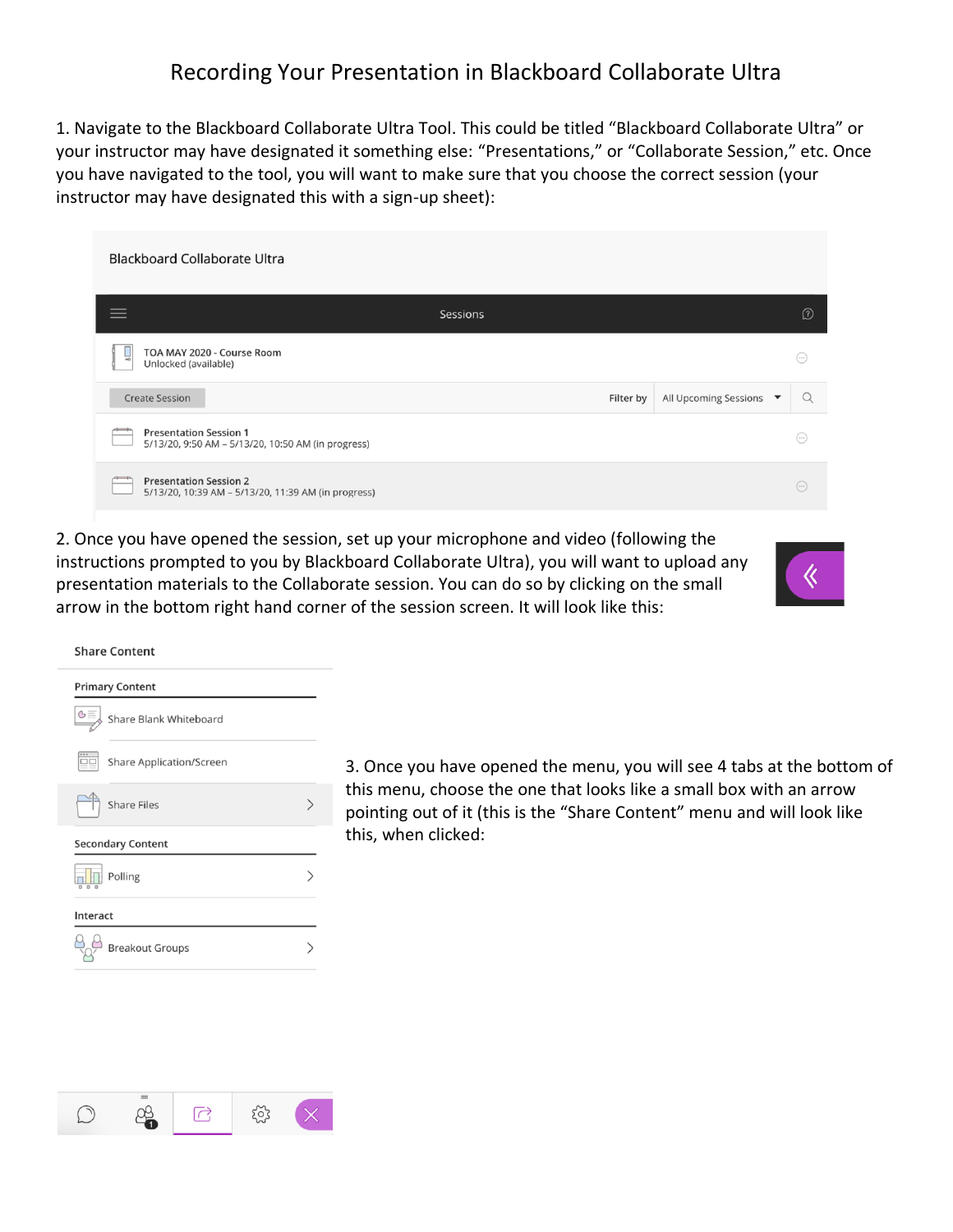$\langle$  Share Files

 $(A)$  Add Files Drag image, PowerPoint, or PDF files. Or select to choose files.

4. Choose "Share Files," Drag your file, or click the "Add Files" button to add your file (PowerPoint, etc.) to the session. Once you have chosen the correct file, click on "Share Now." This will put your file in the main screen of the Blackboard Collaborate session, so that you can follow along with it.

Share Now

5. Recording your session. To record your session, you want to open up the menu in the top left-hand corner of the Blackboard Collaborate session screen. It will look like this:



6. Choose "Start Recording" from the menu that opens: